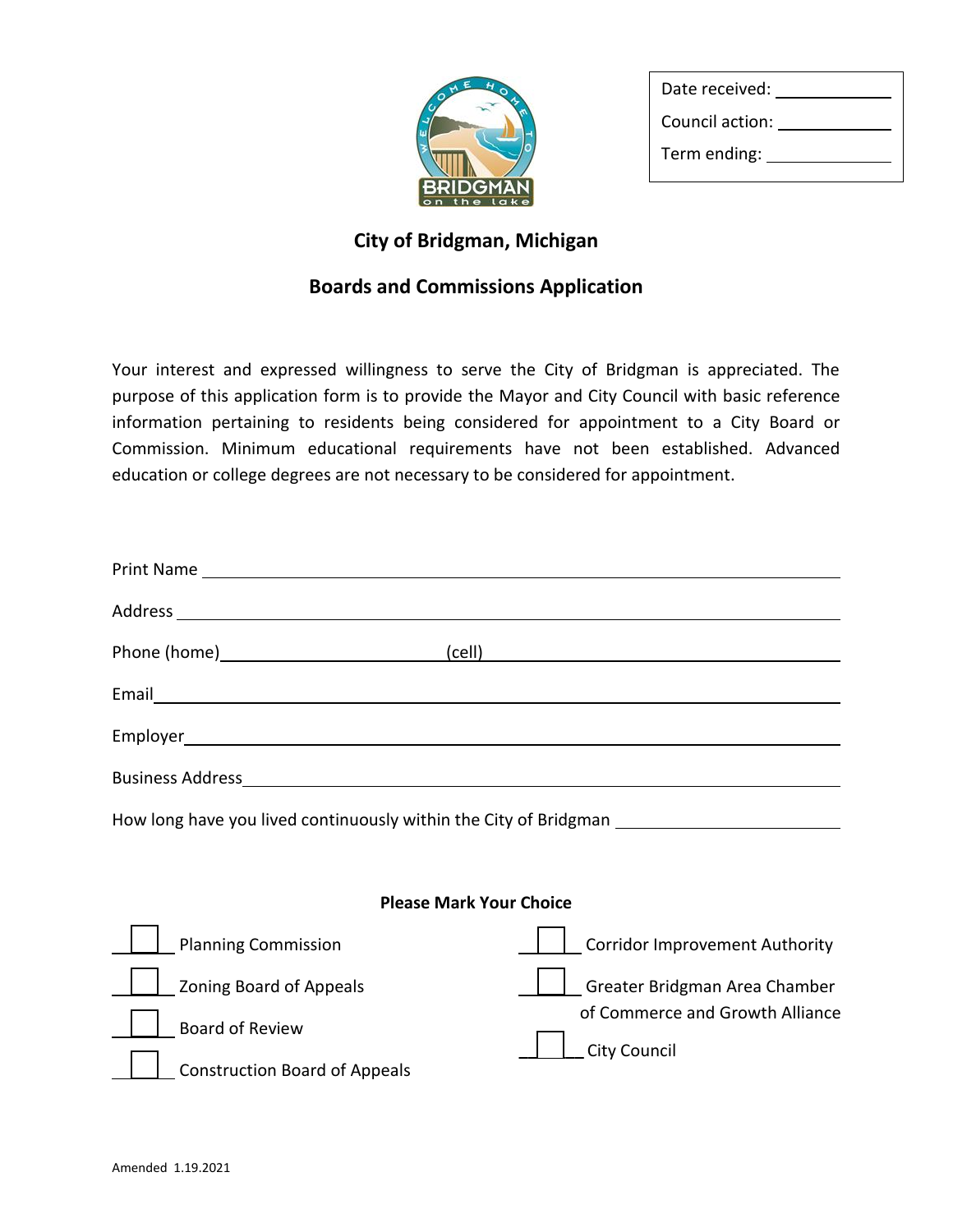Are you requesting reappointment to a board or commission upon which you currently serve?

 $\overline{\phantom{a}}$  Yes  $\overline{\phantom{a}}$  No

**If you answered yes above please skip the next three sections and sign this form.** 

- 1. Professional Qualifications and/or Work Experience:
- 2. Community Activities and/or Other Experience
- 3. Reasons for Desire to Serve:

Signature

Date